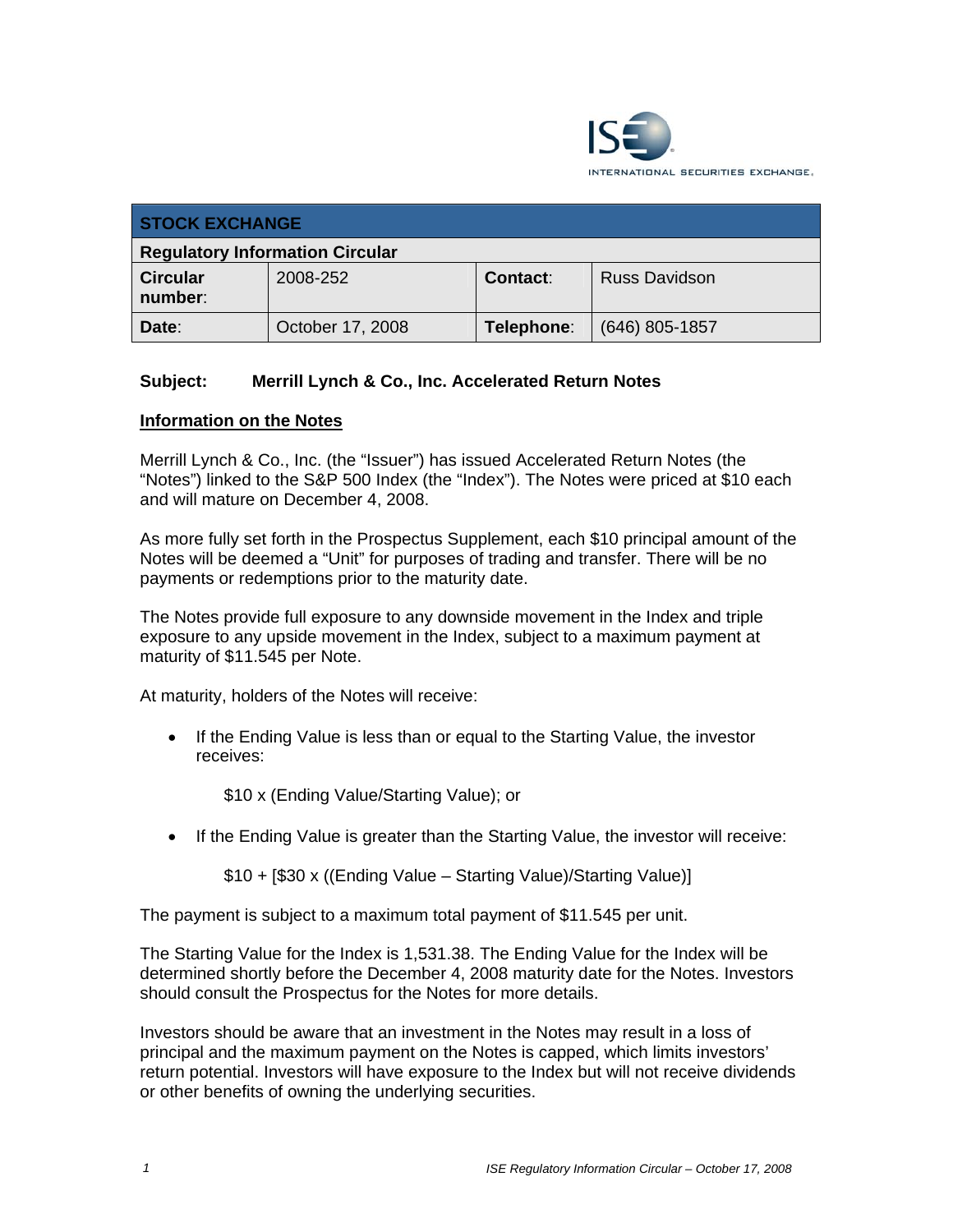It is expected that the market value of the Notes will depend substantially on the value of the Index and may be affected by a number of other interrelated factors including, among other things: the general level of interest rates, the volatility of the Index, the time remaining to maturity, the dividend yields of the securities comprising the Index, and the credit ratings of the Issuer.

The Trustee for the securities is The Bank of New York.

Trading in the shares on ISE is on a UTP basis and is subject to ISE equity trading rules. The shares will trade from 9:00 a.m. until 4:00 p.m. Eastern Time. Equity Electronic Access Members ("Equity EAMs") trading the shares during the Pre-Market Session are exposed to the risk of the lack of the calculation or dissemination of underlying index value or intraday indicative value ("IIV"). For certain derivative securities products, an updated underlying index value or IIV may not be calculated or publicly disseminated in the Pre-Market hours. Since the underlying index value and IIV are not calculated or widely disseminated during Pre-Market hours, an investor who is unable to calculate implied values for certain derivative securities products during Pre-Market hours may be at a disadvantage to market professionals.

Equity EAMs also should review NASD Notice to Members 03-71 for guidance on trading these products. The Notice reminds members of their obligations to: (1) conduct adequate due diligence to understand the features of the product; (2) perform a reasonable-basis suitability analysis; (3) perform customer-specific suitability analysis in connection with any recommended transactions; (4) provide a balanced disclosure of both the risks and rewards associated with the particular product, especially when selling to retail investors; (5) implement appropriate internal controls; and (6) train registered persons regarding the features, risk and suitability of these products.

**This Regulatory Information Circular is not a statutory Prospectus. Equity EAMs should consult the Trust's Registration Statement, SAI, Prospectus and the Fund's website for relevant information.**